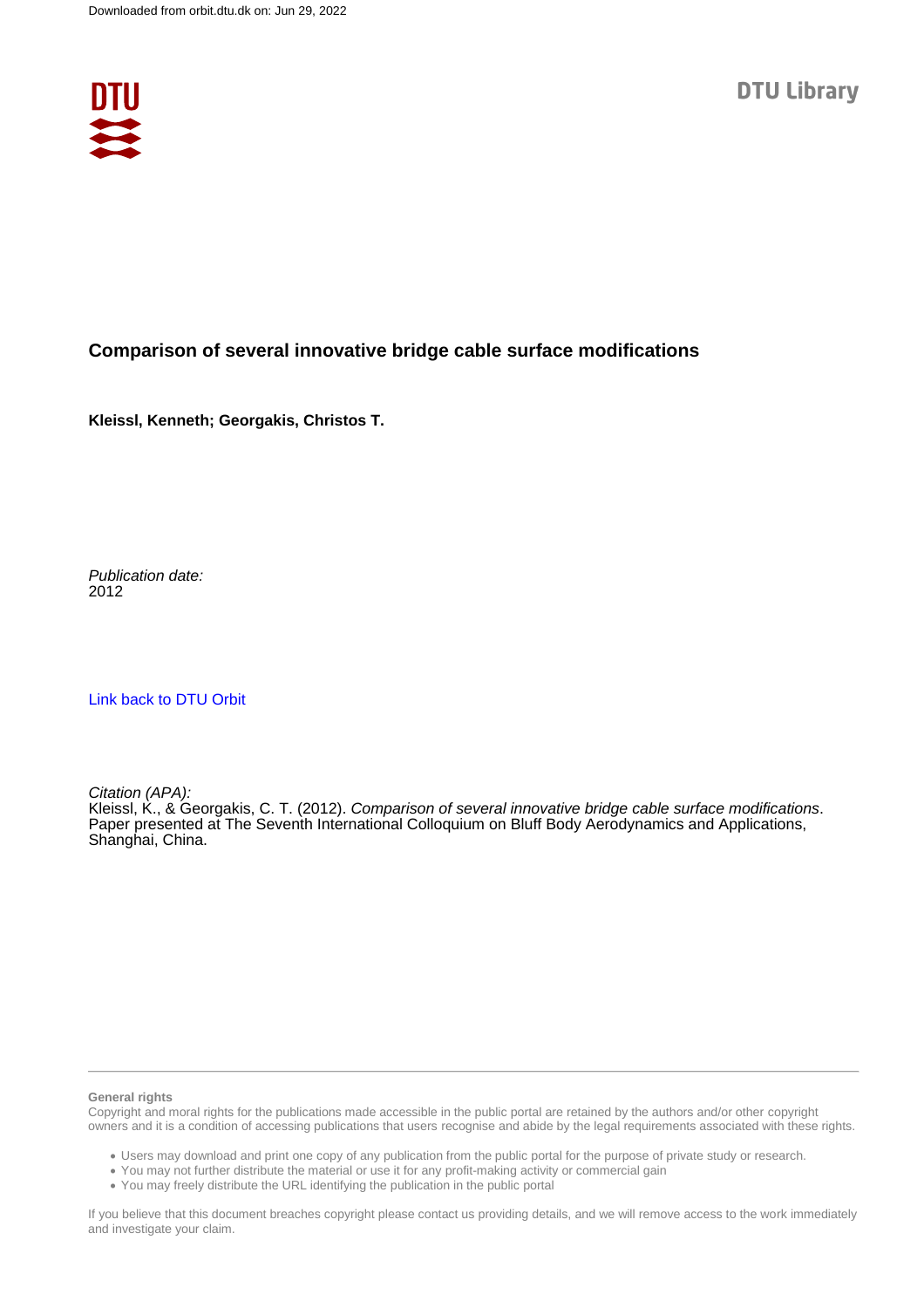# Comparison of several innovative bridge cable surface modifications

Kenneth Kleissl, Christos T. Georgakis

*Department of Civil Engineering, Technical University of Denmark, Kgs. Lyngby, Denmark, [kenk@byg.dtu.dk,](mailto:kenk@byg.dtu.dk) [cg@byg.dtu.dk](mailto:cg@byg.dtu.dk)*

### **INTRODUCTION**

Over the last two decades, several bridge cable manufacturers have introduced surface modifications on the high-density polyethylene (HDPE) sheathing that is installed for the protection of inner cable strands or wires. The modifications are based on research undertaken predominantly in Europe and Japan, with two different prevailing systems: HDPE tubing fitted with helical fillets and tubing with pattern-indented surfaces. In the US and Europe, helical fillets dominate, whilst pattern indented surfaces are more common in Asia, particularly for long-span cable-stayed bridges.

Research into the effectiveness of helical fillets and pattern-indented surfaces has shown that, besides their purported ability to suppress rain-wind induced vibrations, they also modestly reduce drag forces at design wind velocities. This is of particular interest to bridge designers, as wind on stay planes of long-span bridges can now produce more than 50% of the overall horizontal load on the bridge (Gimsing and Georgakis, 2012). Recently, the authors presented a comprehensive comparative study of the aerodynamic performance of these existing cable surface modifications (Kleissl and Georgakis, 2011, 2012). The comparison helped to eliminate uncertainties in previous studies, due to the fact that several researchers, in different facilities, with varying wind-tunnel flow characteristics and performance, have developed each separately. During the study, the authors were able to document the performance advantages of each of the modifications, but often not to the levels that have been commonly reported.

Therefore, similarly to Yagi et al. (2011), several new surface modifications are proposed herewith, in an attempt to combine and enhance the performance advantages of each of the existing modifications. Each of the proposed modifications was investigated through wind tunnel testing. The resulting mean static force coefficients were obtained from wind tunnel tests, with the cables positioned normal to the wind, and were used as "gateway" criteria for the subsequent investigation of rain rivulet suppression.

### SURFACE MODIFICATIONS

Several variations of the surface modifications tested are shown in Table 1. The code given to each modification is a combination of a letter assignment to a type of modification and a running index number, specifying an increase in the number of add-ons and/or roughness. Therefore, letters A and B relate to the application of discrete sharp-edged cylindrical protrusions or Cylindrical Vortex Generators (CVGs) in various patterned distributions. The smaller CVGs (models A1-A8) have a height of 2 mm (D/80) and a diameter of 8 mm (D/20), whilst the larger ones (models B1-B4) have a diameter of 14 mm (D/11). The CVGs were selected so as to generate a localised increase in streamwise vorticity in the form of a pair of counter-rotating vortices. Trough flow mixing, these enhance the near-wall streamwise momentum and thus delay the point of flow separation. The helical pattern with a 30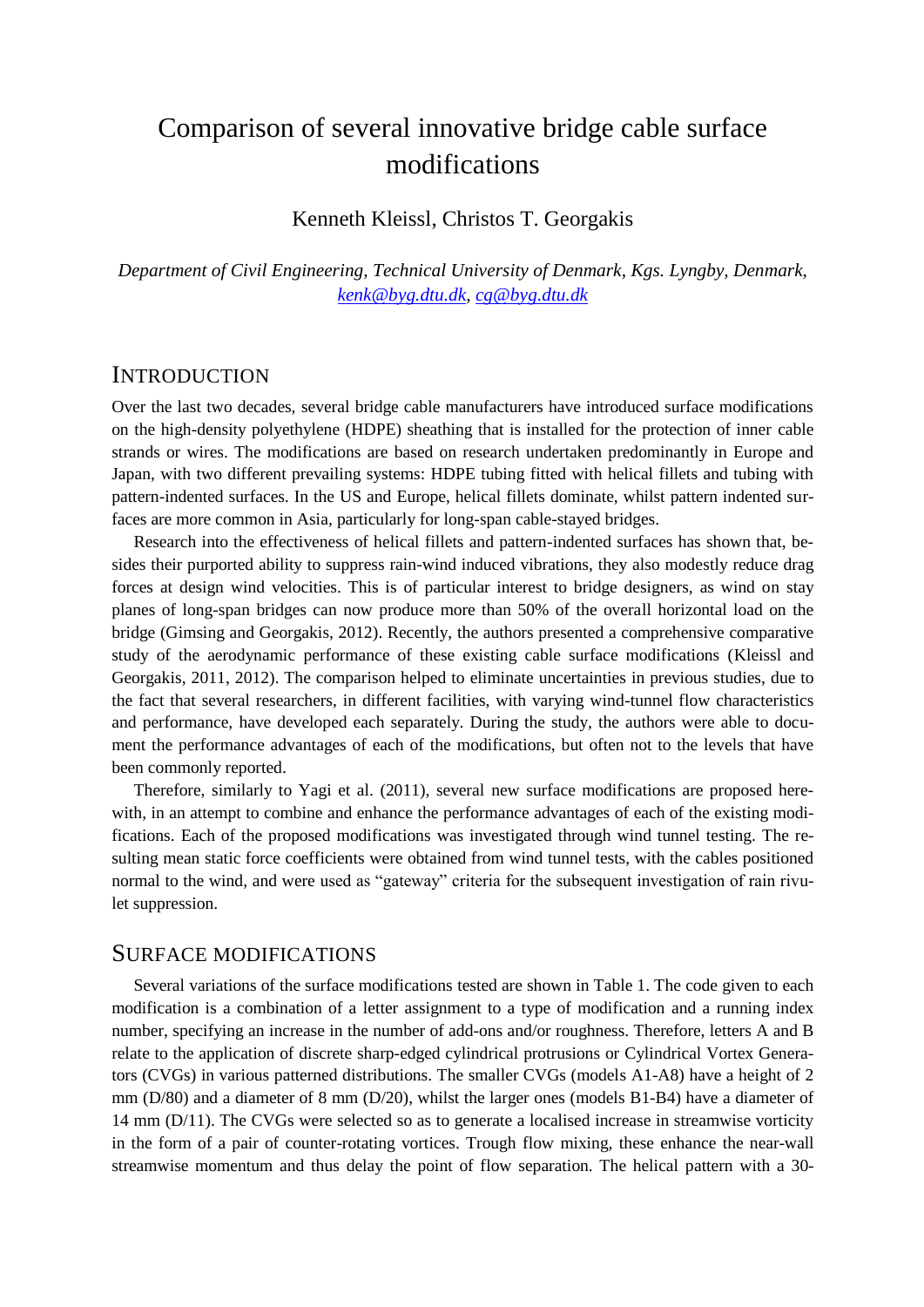degree pitch was adopted, thus introducing waviness into the separation line along the cable axis and a wavy wake structure, which is known to disturb vortex shedding, whilst increasing base pressure.

As the CVGs were not expected to sufficiently suppress rain rivulets, other modifications with the potential for drag-reduction were developed, primarily with rivulet suppression in mind. This first of these modifications involves elongated channels (models C1-C2). Here, a thermal procedure was employed in the generation of the modification, which resulted in protruding lips on each side of the channels. This was intentionally done, so as to increase the localised streamwise vorticity and introduce a wavy wake structure, whilst forming a barrier for rain rivulets running along the cable.

The next three modifications (models D-F) all involve the application of protruding strakes. The strake cross-section has a triangular shape with concave sides and a height of 6 mm, corresponding to 3.75% of the cable diameter. The concave sides have two intended functions. Firstly, they work as a ramp for rain rivulets, forcing water to leave the surface of the cable. Secondly, the concave sides and the sharp tip lead to stronger directional guidance of the remaining water along the strake. In models D1-D2 the strakes were arranged laterally in a staggered helical pattern with a 30-degree pitch. On model E the strakes were positioned circumferentially all around the cable at 1.25 D spacing along the cable. Model F replicates the typical fillet arrangement on current stay cables with helical fillets, leading to a double helix at a 45-degree pitch angle.

Model G was originally proposed and tested by Yagi et al. (2011) and involves 12 rectangular protrusions (7.5 x 5 mm) that are placed in a helical pattern, so as to hinder the formation of water rivulets, whilst reducing the drag through the disruption of vortex shedding.

Finally and for comparison, the most prevalent cable surfaces were also tested. These include plain, pattern-indented and twin helically filleted.

### WIND TUNNEL TESTS

The comparative wind tunnel tests were performed at the  $2x2m^2$  cross-section closed-circuit DTU/Force Climatic Wind Tunnel, located at Force Technology, Lyngby, Denmark. The flow conditions were measured with a cobra probe and turbulence intensities of 0.41-0.64% were found for 33/66/100% of the tunnel maximum flow velocity at the quarter point positions, both vertically and horizontally. When examining the yawed cable for rain rivulet suppression, the reported flow conditions are correct for the upwind end of the cable. The surface modified sectional cable models were all based on 160mm diameter original plain full-scale HDPE samples, supplied by bridge cable manufacturers. For the determination of the force coefficients, the models were placed horizontally, resulting in a near 2-D flow normal to the models. The force coefficients were measured with 6-DOF force transducers at each end of the cable. The force transducers were installed in between the cable model and supporting cardan joints fixed to the walls. End plates with a diameter of approximately five cylinder diameters were fitted close to the model ends to eliminate undesirable flow disturbances from the cable ends and cardan joints. Dummy tube pieces were mounted around the force transducers, leaving approximately a 2 mm gap to the cable model and extending beyond the end plates. During the tests, the wind velocity was increased by regular increments of approximately 1 m/s, up to the maximum wind-tunnel velocity of 32 m/s, allowing for supercritical Reynolds numbers to be reached for all test models. With an effective model length of 1.53 m, the aspect ratio was 9.6:1. The blockage ratios for all section models are 8% and the drag coefficients have been corrected with the Maskell III method, according to Cooper et al. (1999). The force coefficients are found according to  $C_i = 2F_i/\rho U^2DL$  where,  $F_d$  and  $F_l$  are the drag and lift forces, respectively.  $\rho$  is the air density, *D* is model diameter, *L* the model length and *U* the upstream undisturbed wind velocity.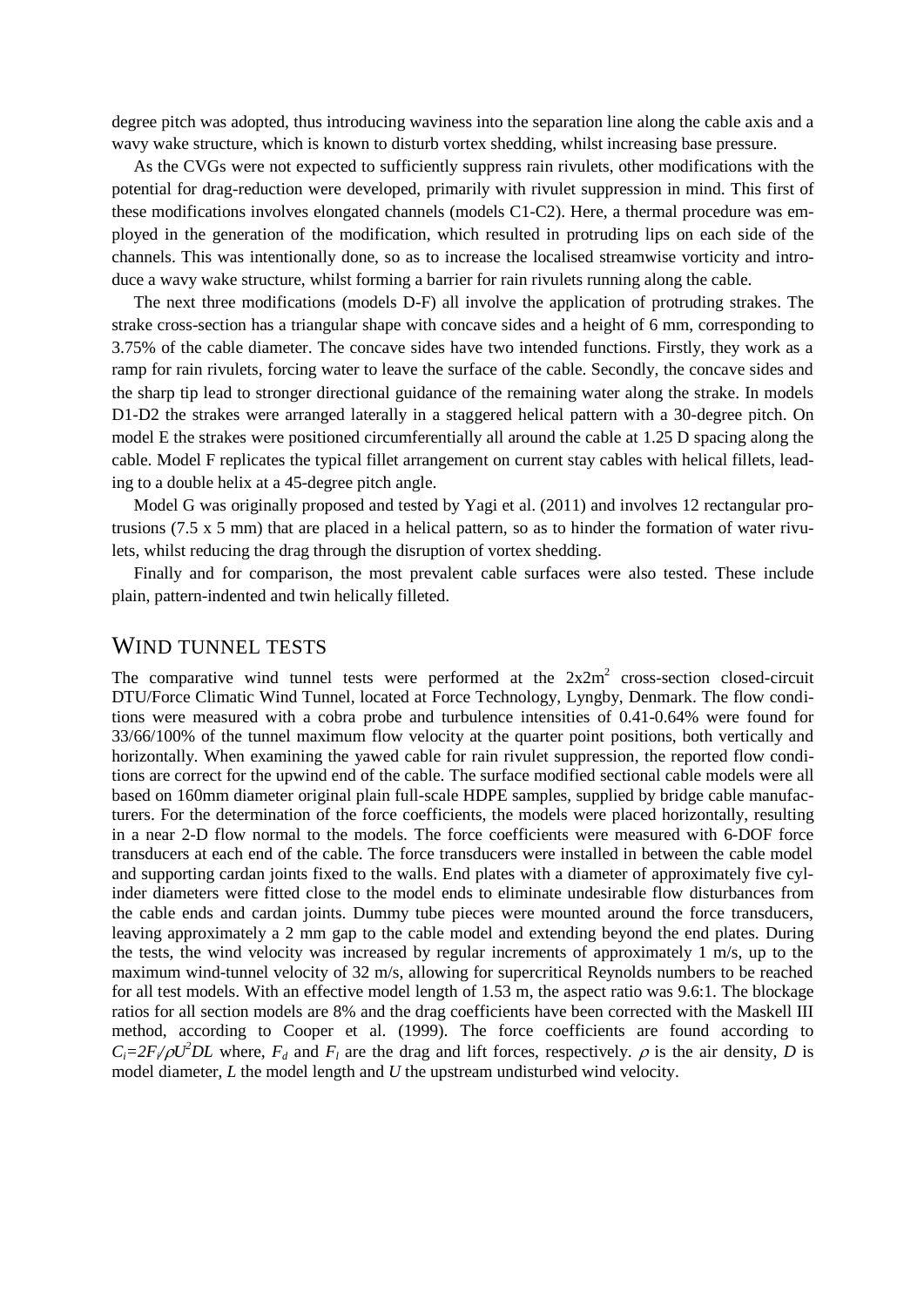

*Table 1: Illustration of the different types of surface modifications tested.*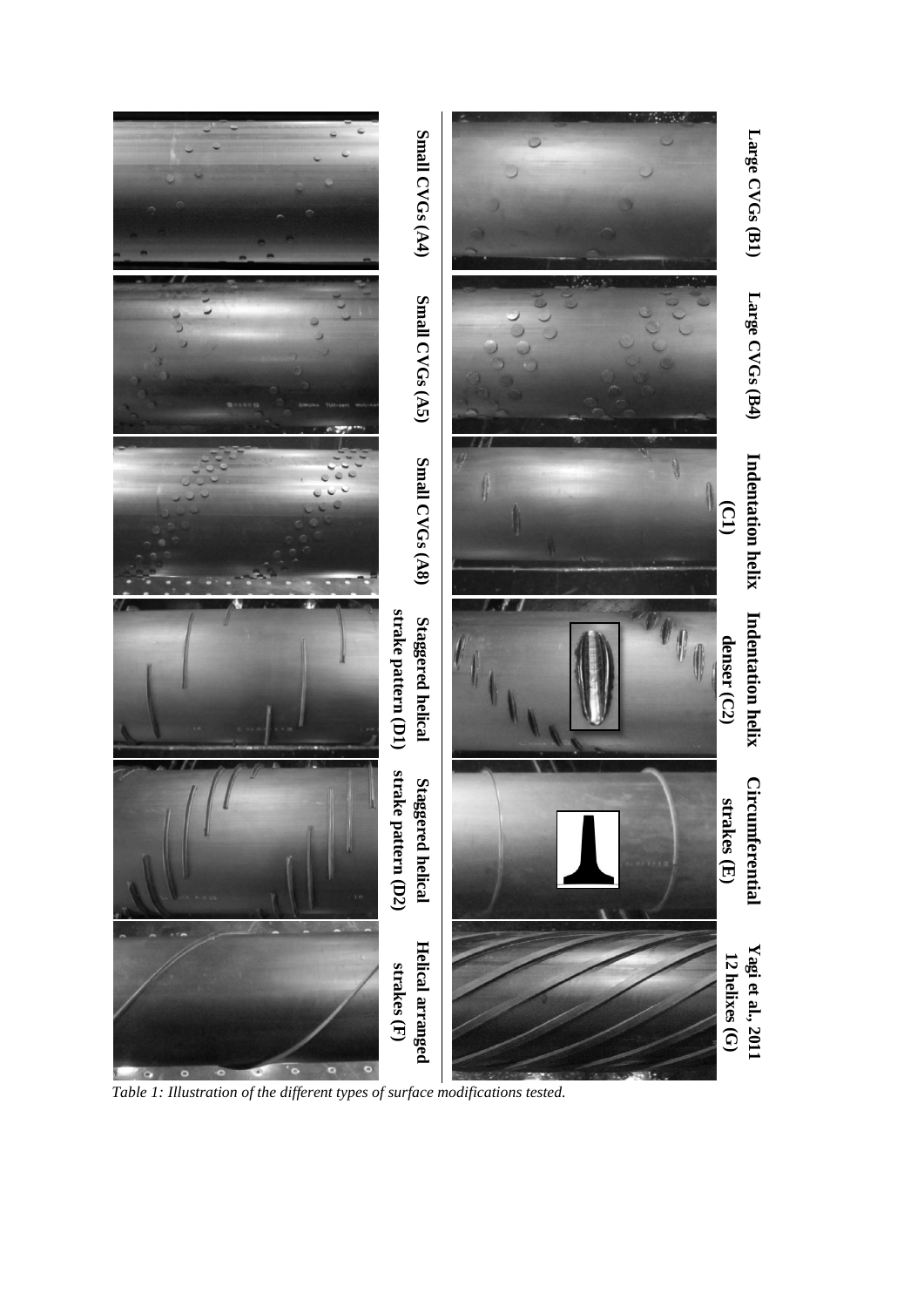## RESULTS AND DISCUSSION

#### FORCE COEFFICIENTS

The average drag and lift coefficients obtained for all the tested models with CVGs applied are shown in Figure 1. For brevity only the results for the modifications shown in Table 1 are presented. Compared with the plain tubing, all of the models with CVGs experienced an earlier flow transition and a tendency for a near-constant drag coefficient in the supercritical region. With the appropriate number of CVGs, the flow transition occurs very gradually and with a minimum of lift force appearing. At the same time some of the tested modifications lead to a rather low supercritical drag coefficient. The best performance is obtained with test model A5, shown in Table 1. This model exhibits a near constant drag coefficient slope, resulting in a lift coefficient smaller than any of the currently applied surfaces. Throughout the tested supercritical Reynolds number range the drag coefficient remained below 0.59.



*Figure 1. Drag (left) and lift (right) coefficients for the test models with CVG's.*

The corresponding drag and lift coefficients for the remaining surface modified cable models, including the currently applied cables, are shown in Figure 2. Among these, model D2 and F appear successful in generating a gradual flow transition and sustaining near-zero lift coefficients. The drag optimised staggered strake arrangement of model D2 reaches a supercritical drag coefficient of 0.65, which is very similar to that of the pattern-indented cable surface. While the drag performance of the helical strake arrangement of model F is very similar to that of the currently applied cable with helical fillets. The reproduced cable surface with 12 rectangular helixes (G) proposed by in Yagi et al. (2011) resulted in a much larger drag coefficient than previously reported and was thus not further considered.



<sup>*K*</sup> <sup>Reynolds number  $\frac{x}{10^5}$  **Figure 2.** *Drag (left) and lift (right) coefficients for the test models with indentations and strakes, compared with*</sup> *the currently applied cables having plain, pattern-indented, and helical fillets.*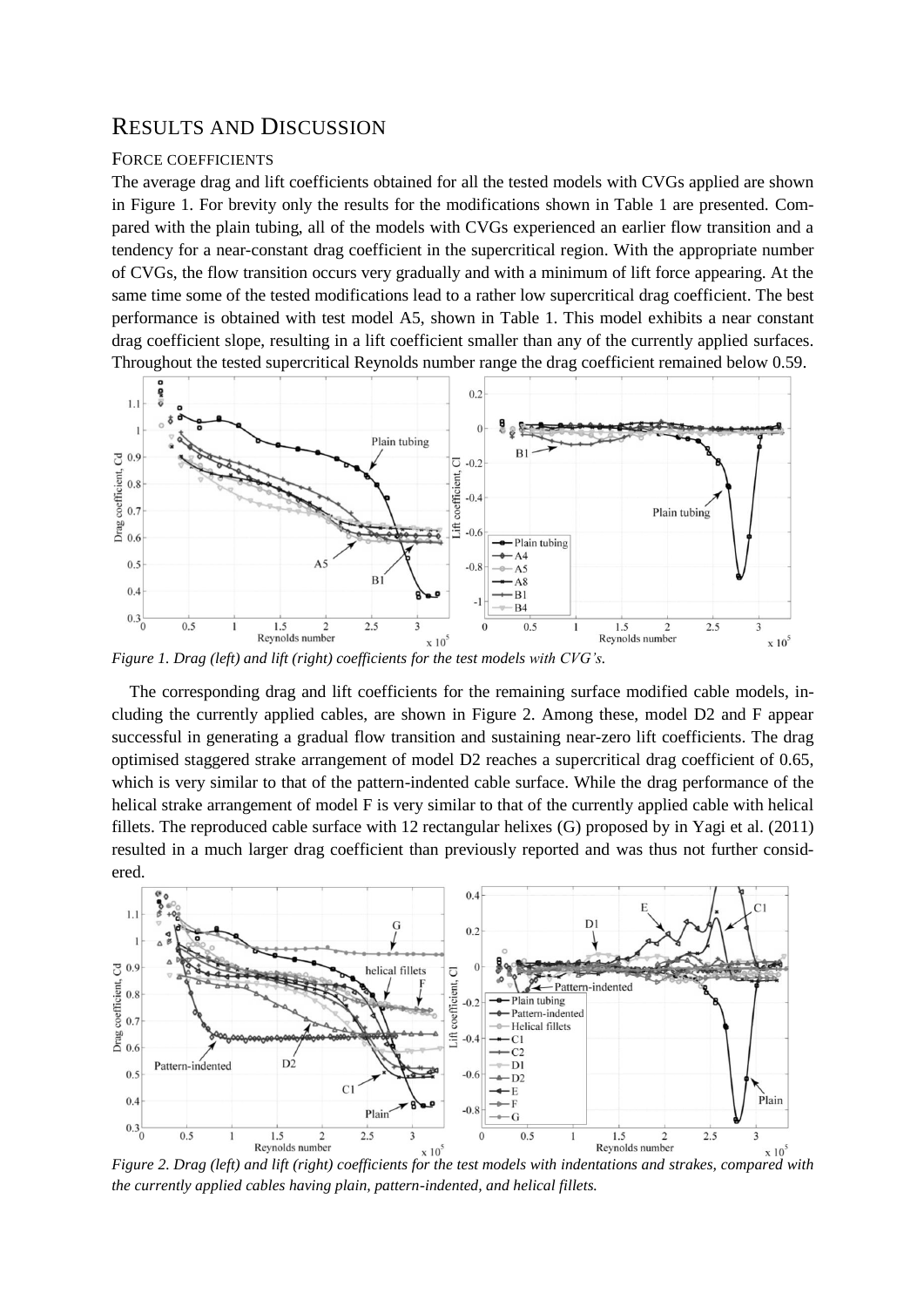#### LIFT FORCE FLUCTUATIONS

A comparison of the fluctuating lift force between models was also made. With the test rig employed, only the total RMS lift fluctuations could be estimated. These are shown in Figure 3. Several of the tested models appear successful in generating small-scale vorticity, whilst avoiding any significant increase in lift force fluctuations. Among the models with CVGs, the smaller CVGs seem to perform best in this respect, with A5 having the best combination of low drag and lift. Model F exhibited the lowest level of lift fluctuations, whilst model D2 and the traditional helical fillets also performed well. The largest fluctuations were observed with the pattern-indented surface, with the lift experiencing a significant peak around  $Re~1.76 \times 10^5$ .



*Figure 3. RMS values for the static lift force coefficients. Surface modified models with CVGs (left) and remaining surface modified models including currently applied cables (right).*

#### RIVULET SUPPRESSION

Preliminary static tests on a plain cable showed that a lower rain rivulet formed for all tested wind velocities, while an upper rivulet only formed within the range of approximately 7-15m/s. Outside this range, the upper rivulet did not form as either gravity or the wind loading became dominant. As RWIVs typically occur within this velocity range, the presence of the upper rivulet is often considered critical for the generation of vibrations. The upper rain rivulet on a plain cable can be seen in Figure 4, whilst the lower rivulet is shown in Figure 5. All of the rivulet suppression tests were performed with the cable declining along the wind direction at a cable inclination angle of 40 degrees and with a yaw angle of +/- 22.5 degrees (relative to the along wind direction). In both situations the relative cablewind angle is 45 degrees. See Kleissl and Georgakis (2012) for definition of angles.

The appearance and position of the rivulets were initially identified during simulation of uniform rain. Afterwards it was confirmed that by adding water only at the upper end of the cable, the same rivulets still formed along the full length of the cable. Based on this, it was decided that the inclined cable should consist of plain tubing at the upper part, where water was added, and then changed into the modified surface, in the central part of the section model, where the rivulets had been fully established. This allowed for a more conservative evaluation of the rivulet suppression ability of the modified cable surfaces.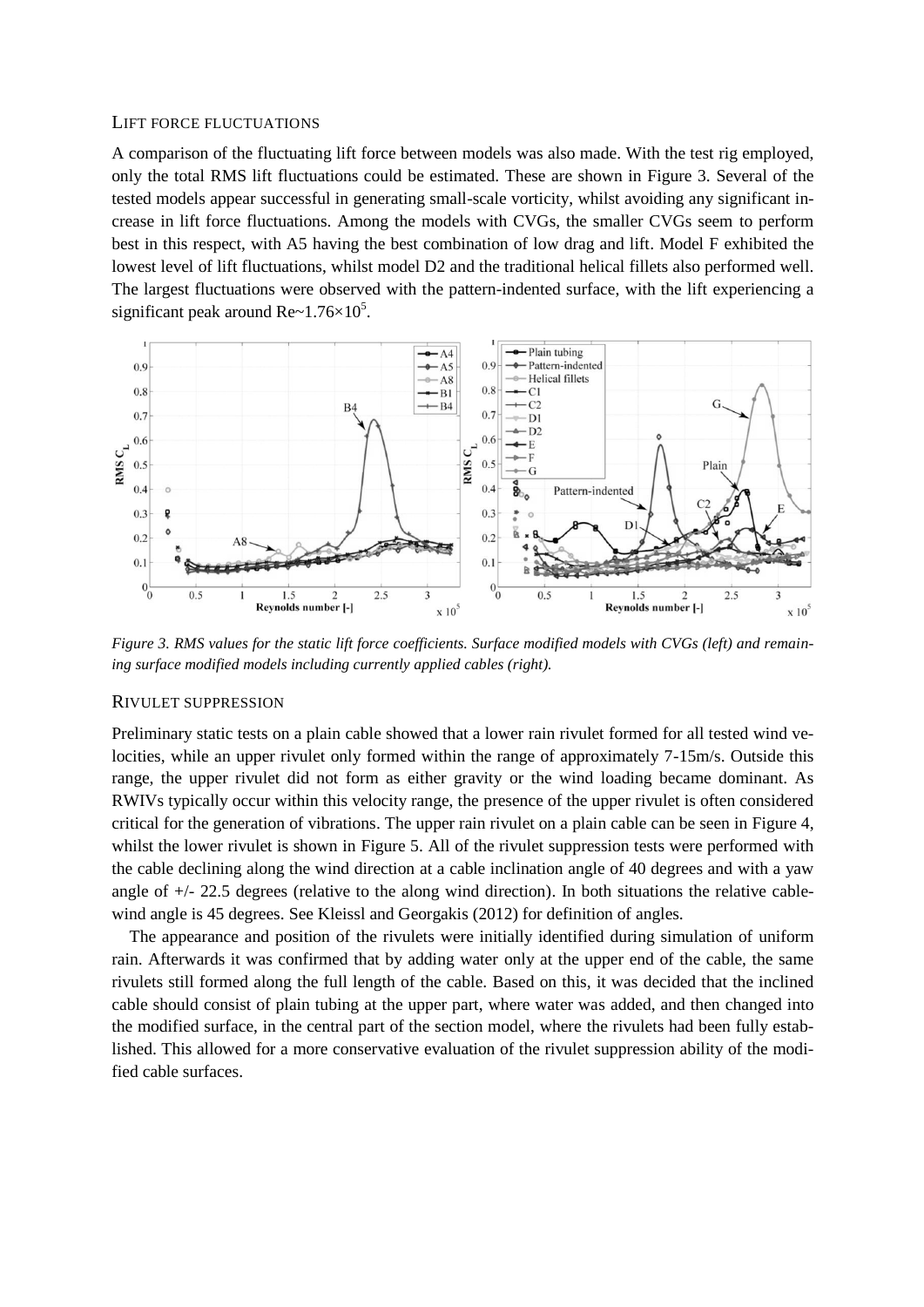

*Figure 4. Plain tubing – strong presence of the upper rivulet. 8 m/s (left) and 14 m/s (right).*



*Figure 5. Plain tubing – strong presence of the lower rivulet. 8 m/s (left) and 14 m/s (right).*

Figure 6 shows the upper rivulets forming on cable models A8 and B4. Neither of the two CVG sizes was capable of hindering the rivulets. Only minor rivulet disturbances were observed.



*Figure 6. Strong presence of the lower rivulet at 14 m/s. Model A8 with small CVGs (left) and model B4 with larger CVGs (right).*

Modified cable models C2 and model E are shown in Figure 7. Whilst neither of them completely suppressed the rivulets, the model with circumferentially arranged strakes (E) only experienced a weak upper rivulet. Although some of the water was knocked off of the surface, the strake arrangement failed to guide the remaining drops away from the point of balance, were the upper rivulet is stable.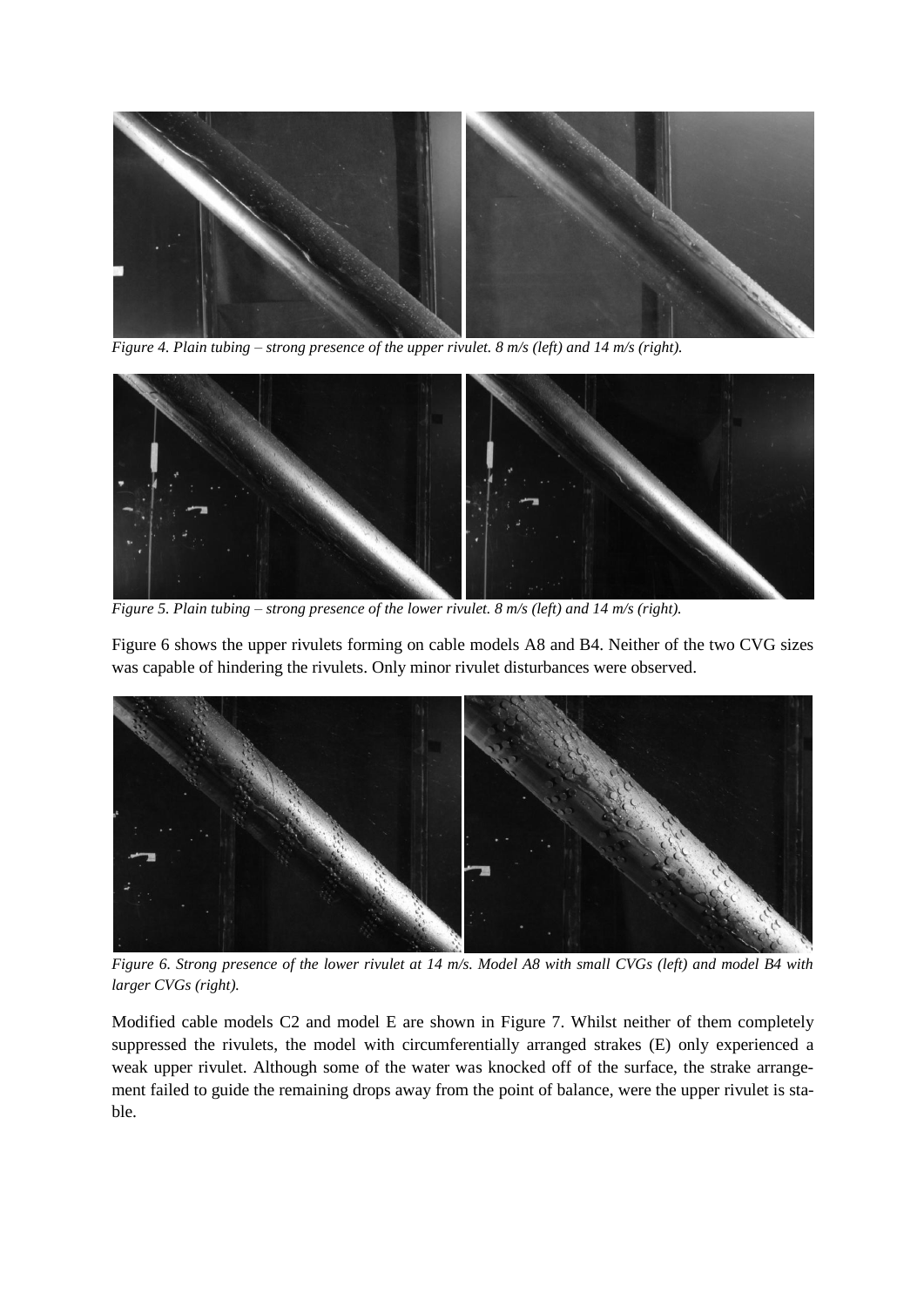

*Figure 7. Lower rivulet forming on model C2 at 14 m/s (left) and model E with a weak upper rivulet at 14 m/s (right).*

Figures 8-9 show how model D2, with the staggered arrangement of strakes, and model F, with helical strakes, both completely suppress the rivulets. In both cases the strakes work as ramps, which knock off the water rivulet from the surface of the cable.



*Figure 8. Model D2 completely suppressing the rivulets at all tested angles. Upper rivulet at 14 m/s (left) and lower rivulet at 14 m/s (right).*



*Figure 9. Model F with helical strakes completely suppressing the rivulets. Lower rivulet at 14 m/s (left) and upper rivulet at 14 m/s (right).*

The cable with the currently applied helical fillets was found to be partly effective. Figure 10 shows how both a lower and upper rivulet could form despite the fillets' presence.